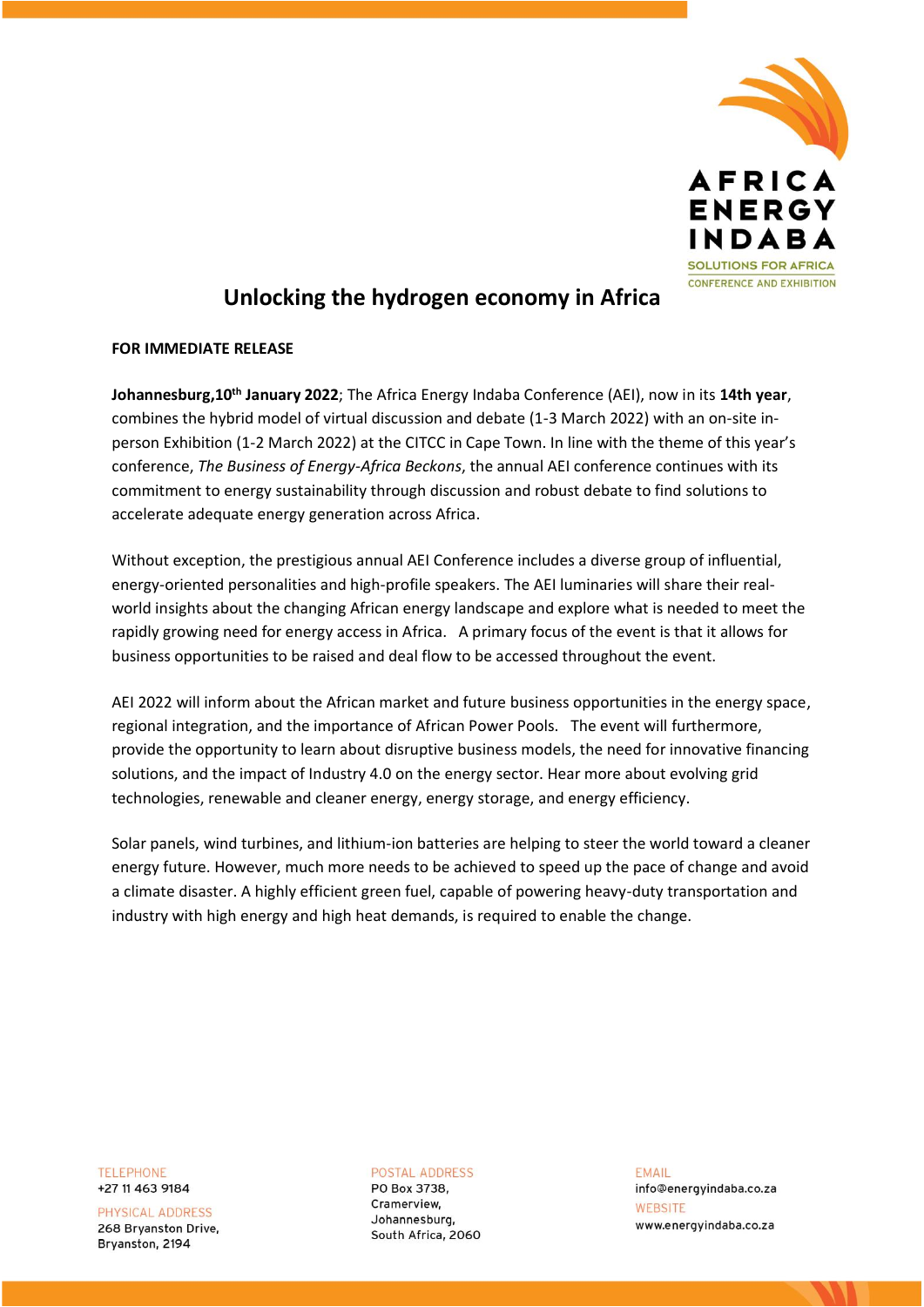Green hydrogen is likely to be adopted first by industrial feedstock, transportation, and storage. Because the use of renewable energy increases the requirement for long-duration storage, it is crucial to cut emissions. As wind and solar generation can be seasonal, extra power must be captured and stored in a way that allows for use when demand rises. That chasm can be filled with green hydrogen.

Green hydrogen is a new but reliable technology for reducing carbon emissions in areas where electrification is ineffective. The growth of green energy is predicted to be among the fastest of any aspect of the energy revolution, generating specialized opportunities for businesses and investors.

Neither gas produced from coal or lignite (brown) nor gas produced through steam methane reformation (gray) is carbon-friendly, and governments and businesses are sourcing and requiring cleaner alternatives.

One option has been "blue hydrogen," whereby gas is produced through steam methane reformation; emissions are reduced through carbon capture and storage. However, only half the carbon is created, not zero-emissions.

Green hydrogen is a hydrogen-based fuel that electrolyzes water with electricity generated from low-carbon sources. Using this renewable energy source could almost eliminate emissions.

Day 2 of the AEI conference will see attendees have the unique opportunity to avail themselves of **panel discussion six,** entitled "*Green Hydrogen: Better than Hot Air?"* Could hydrogen become a game-changer within the energy space, and what will it take to become a viable alternative, considering Africa's unique characteristics?

Today, approximately 96% of hydrogen is produced through methods involving the consumption of fossil fuels.

However, could the production of green hydrogen, which is almost entirely independent of fossil energy sources, become a real possibility? If concerns about climate change drive the energy transition, green hydrogen will likely be the solution of choice across several high-emission sectors.

Setting up a hydrogen economy, like the fossil fuel industry 150 years ago, requires starting from scratch and will not happen without a strategy. The global trend is to create "hydrogen valleys" in order to catalyze development. These are geographical locations—a city, a region, an island, or an industrial cluster—where multiple hydrogen applications are merged into a single ecosystem that consumes a considerable amount of hydrogen, hence increasing scale and improving project economics.

With this in mind, the SA National Energy Development Institute, the Department of Science, Technology, and Innovation, Anglo American, Bambili Energy, and Engie collaborated on a study to find ways to transform South Africa's bushveld complex, as well as a larger region between Johannesburg and Durban, into a hydrogen-producing region. The Namibian government announced at COP26 that HYPHEN Hydrogen Energy has been selected as the preferred bidder for a \$9.4 billion green hydrogen project to be created in the coastal town of Luderitz in Southern Namibia.